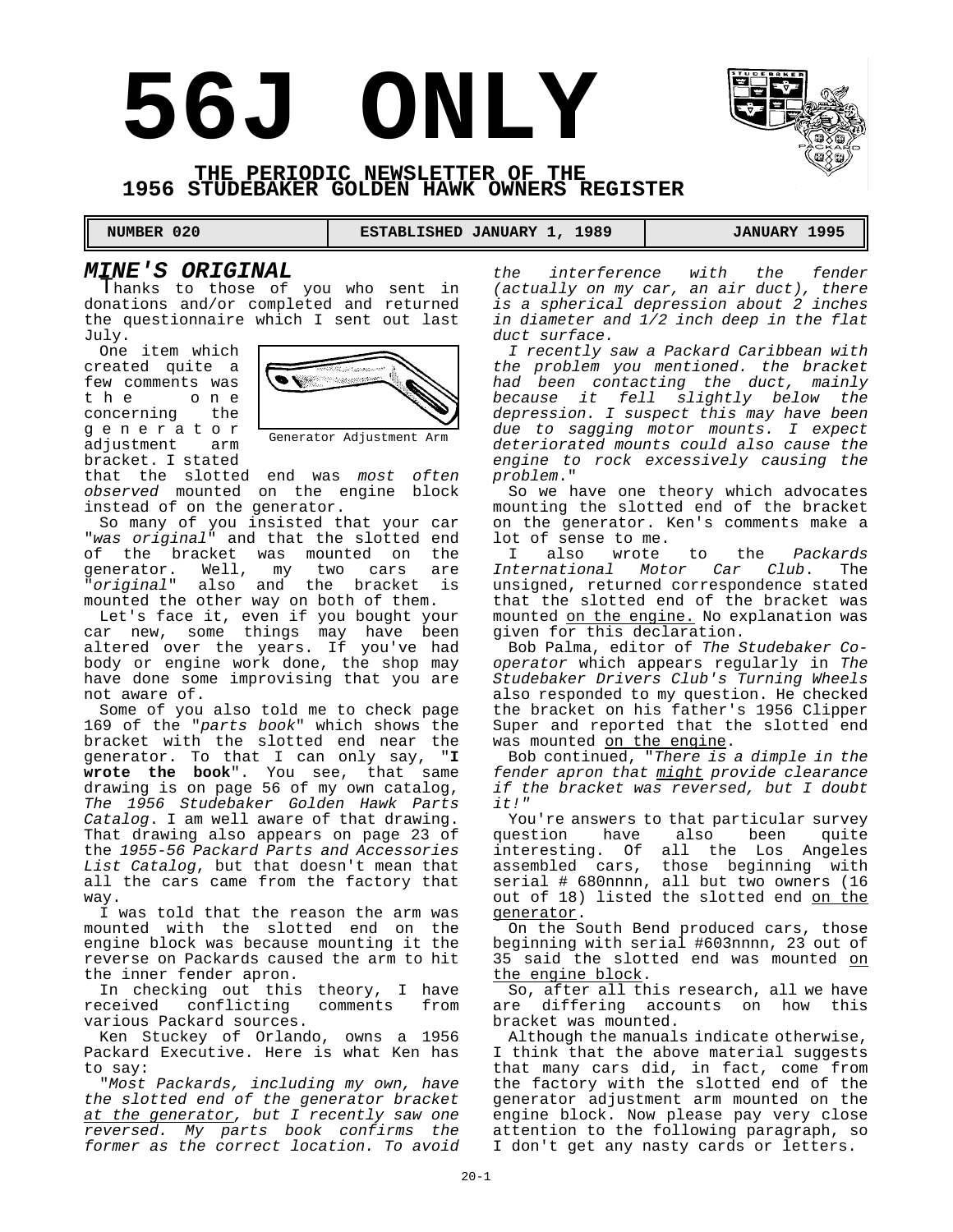**IMPORTANT: I am NOT suggesting that you mount that bracket one way or the other. I think that the way it is mounted is of little consequence as long as it does the job for which it was intended. What is important is that we know the facts, should the question come up.**

**If someone admonishes, "you've got that bracket mounted backwards", you can cite the facts from this research to prove that your way is probably correct**.

It is quite possible that the generator adjustment arm was mounted a certain way initially and changed later in the model run.

Unfortunately, our results are not as conclusive as I would have liked. This is because only 62 questionnaires were returned to me out of 234 mailed. Many of those indicated that the Packard engine was no longer in the car so the bracket location could not be determined.

Many of you probably figured that your car was in too "sorry" a condition to warrant using it in the survey. Actually, I was especially interested in those cars which have been sitting around *unaltered* for decades, as these would probably give us more accurate information.

Another item on the questionnaire had just the opposite response with only one person addressing the item. This one concerned the generator tag. Many of you thought I meant the green and silver metal *Auto-Lite* tag, but that was not the case.

I was referring to a 1-1/4" long by 1" wide red tag (thin cardboard) attached to one of the generator terminals. I don't know what each terminal it is called, but it is the one nearest the engine block. Gordon Bowerman of Nenana, Alaska was the only one to provide any information on this tag.

Gordon sent a photo copy of the tag which I have reproduced here. The wording reads:

*"DO NOT INSTALL RADIO*

*CONDENSERS* 

*OR RESISTORS AT FIELD TERMINAL ON GENERATOR OR REG-* $ULATOR$ 

ADIF

*GROUND"*.

Both of my cars have remnants of this tag, but neither was readable. Thanks to Gordon for his effort. I'm not sure if this tag can or will be reproduced, but at least we know about its existence.

As you can see, the questionnaire proved to be quite interesting. Even though much time has passed, I hope you will still complete the questionnaire and return it to me.

There is also another red tag, somewhat larger, which goes on the wire from the tachometer sending unit. It is about 4- 1/2" long and 2" wide with printing on both sides.

One side 꾑 .<br>To install sending switch of distribution details how .<br>Remova distributat: Jiep and rofar. **MOVE** to install African extension spring ellips a chimicator caps the sending<br>unit, and Э. .<br>**Place switch on distributor** housing will profecture slets.<br>and there is places. , and that in plaque.<br>That ORTANG-HADEX: EWITCH BU OF CIN LISTRE.<br>COUNCILISTIANT Than onces devine may be black that it.<br>The problemant is in easy plately seried. 믍  $\overline{5}$ the other Maku certain awitch h c mplifier adapted than rapid has specific s, 음 instructions for removing

somewhat worn, but I have reproduced one side here to give you an idea of what it looks like.

unit,

it. Mine is

Only one of my cars came with this tag. The previous owner had removed it and put it in an envelope. On the envelope was written, "red tag inside goes on tachometer sender wire from distributor under hood."

Although this item was not on the questionnaire, I would appreciate photo copies or any other information.

# *GEOFF FORS MAKES OCWNM*

*Old Cars Weekly News & Marketplace* has a section called *Club Clips* clipped by Gerald Perschbacher. Gerald scans various newsletters sent to him for items he feels would be of interest to *OCWNM* readers.

The October 13, 1994 edition featured portions of the letter from Geoff Fors which appeared in the September, 1994 issue of *56J ONLY* concerning brakes.

As you may recall, Geoff was discussing the problem which occurs when the brake fluid boils due to too much pressure.

I know the problem first hand, as it happened to me on the way home from a car show in Lakeland, Florida in early 1992.

Geoff's explanation was right on the mark and I guess Mr. Perschbacher felt it merited a repeat performance. It was good to see our group mentioned in this fine publication. I guess you could call it a *brake* for us.

# *SPECIAL GOLDEN HAWKS*

Thanks to Dennis Lambert of *Newman & Altman*, I had a chance to review **some** of the 1956 Golden Hawk production orders in October, 1993.

The records are on two separate reels of microfilm, the quality of which I would have to describe as *somewhat less than perfect*.

The South Bend car production orders are on one reel but there are a couple of groups which are not in sequence. The Los Angeles car production orders are on the tail end of a second reel and follow another group of cars.

I'm sure a person could spend weeks, possibly months, reviewing these records and still not be able to categorize these cars and options.

Here is some information on a few cars that caught my attention.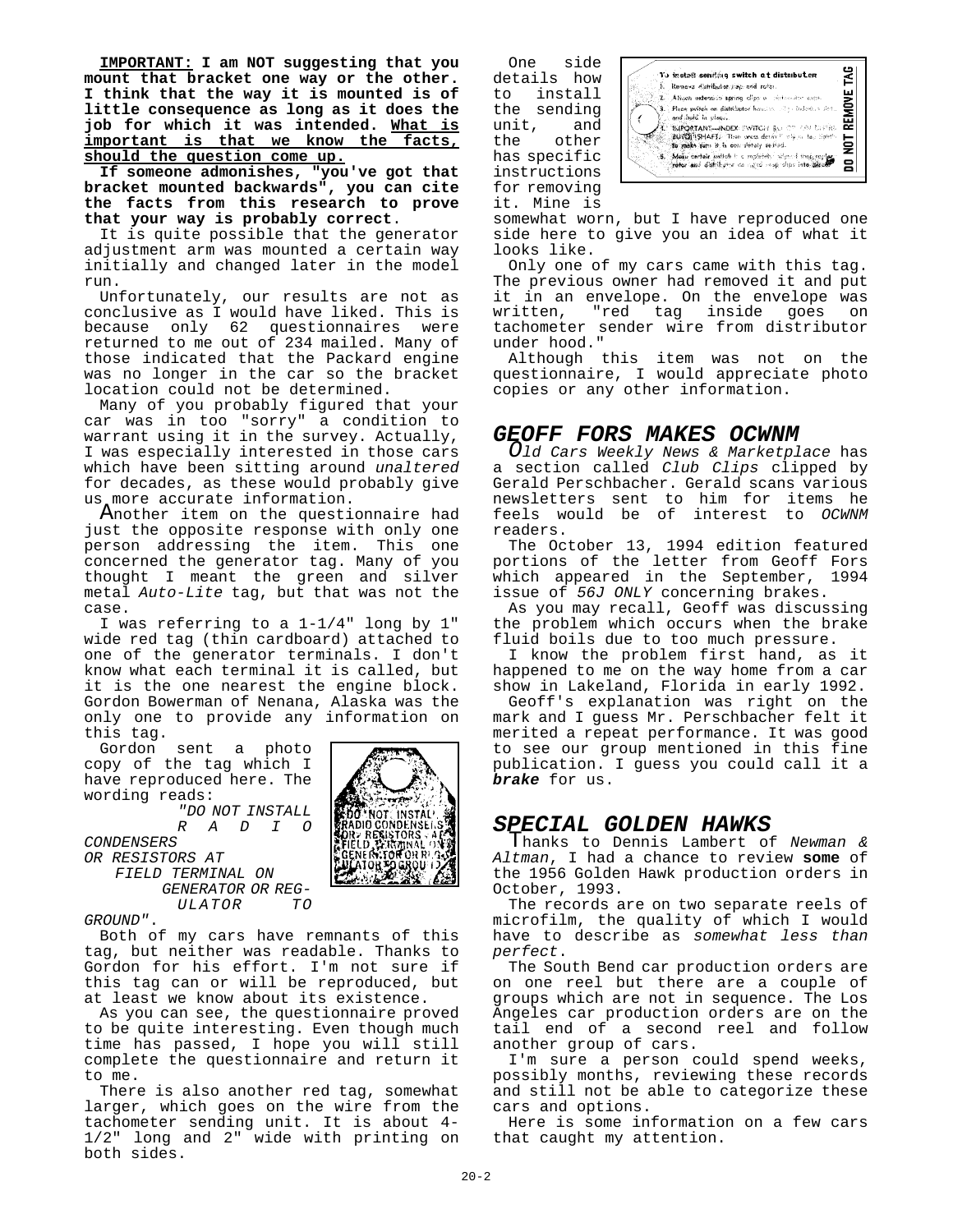# *THE FIRST GOLDEN HAWK*

The production order for 1956 Studebaker Golden Hawk serial number 6030001 lists this Hawk as a *show car* with body number 1 and engine number K-1001.

The date the order was written is listed as 05-10-56 (which I assume should have been  $05-10-55$ ). The final assembly date is shown as 09-23-55, and the shipping date as 12-08-55.

Other items on the top part of the production order show a factory order number of 10001-13, ignition key number of 009 and it shows *ship via* ST, whatever that means.

The paint code of P5636 tells us that this first Golden Hawk was painted the popular sunglow gold/snowcap white combination.

It also lists automatic transmission, power seats, power windows front, and tinted glass. There is a note on the production order which reads, "take above serial -add power strg."

The first 56J came equipped with climatizer, cigar lighter, back up lights, left side spotlight, license plate frame, w/s washers, clock, outside rearview mirror, tail pipe extensions, and internally controlled antenna.

There were a few items which caught my attention. Although the engine number prefix (K) indicates that this should have been a manual transmission, it is listed as having the ultramatic.

The windshield washer accessory code (AC-2499) is listed in the *Parts Book* as being used on 1954-1955 models. The accessory code number used on later 1956 Golden Hawk models was AC-2774 .

The left side spotlight (AC-2730) was also listed as being used on 1955 models. The number for 1956 Golden Hawks was AC-2765 and AC-2766 for the left and right spotlight respectively.

And finally, the license plate frame code AC-2743 does not appear anywhere in my body or chassis parts manuals for the years covering the 1956 models. The *1956 Studebaker Accessories* catalog does list two license plate frames, the *Regal* (AC-2495) and the *Deluxe* (SP-50048).

The last serial number produced at South Bend was 6033472, and Los Angeles was 6800601. Adding the serial numbers from both South Bend (3472) and Los Angeles (601) totals 4073, yet the total production for 1956 Golden Hawks is shown as 4071.

The destination field of the production order for both Serial number 6030001 and 6030002 indicates *show car*. Either these two cars were not counted in the above total, or there is a break in the sequence somewhere along the way. A third possibility might be that they were returned to the factory and assigned new serial numbers. Any ideas?

# **MISSING, ONE GOLDEN HAWK** The April 1980 issue of *Turning Wheels*

contained a color cover picture and a story of a 1956 Golden Hawk. The title of the story on page 3 was "*Driving a Memory*" and it was written by the car's owner, David Giammattei of Pottstown, Pa.

According to David's story, he was teaching history at the Hill School, a secondary boarding school for boys in Pottstown. He spotted the car for sale in September 1978, in a Philadelphia newspaper in which the ad claimed the car had only traveled 34,000 miles.

David found out that the car was originally purchased by Mr. & Mrs. John R. Christie, in October 1956 from *C & G Motors* in Laureldale, Pennsylvania. Apparently Mr. Christie drove the Hawk for six or seven years and then parked it when he felt the big Packard engine was more than he could handle. David bought the car and must have had it for at least 4 years.

The car, serial # 6031705, was the Mocha/Snowcap White combination (David called it mauve in his story). It also had Studebaker script and a V-8 emblem on the front fender. Based on the serial number, the car should have had neither. The V-8 emblem is located at the front of the fender, just above the bumper in front of the wheel well opening. This emblem was not used until late in the model year, and although the exact location of where it should go is uncertain, I have never seen it mounted in this location on any other 1956 Golden Hawk.

The Studebaker script appears to be mounted a little too high on the fender and closer examination of the cover photo reveals what appears to be a gold hawk bird emblem. This emblem was not used on 1956 models.

This same car is featured on a postcard by *Autosport Specialty* of Knoxville, Tennessee. The postcard has been for sale at many national meets and many of you probably have one in your possession.

Vince Habel, who had been keeping a roster of all 1956-58 Golden Hawk owners, forwarded all his information on 1956 Golden Hawk owners after I started our group. In one of Vince's letters to me, he stated that David had sold his car because he found out that the car was not all original. Other than the additions of the aforementioned fender ornaments, it would seem that with only 34,000 miles driven by an elderly gentleman, there<br>couldn't have been too many couldn't have been too many modifications.

David's name last appeared in the Pennsylvania section of the 1981-1982 *Studebaker Drivers Club* national roster. The car has dropped out of sight and is not registered with us. It seems that a car in such nice condition should still be around unless it was demolished in an accident.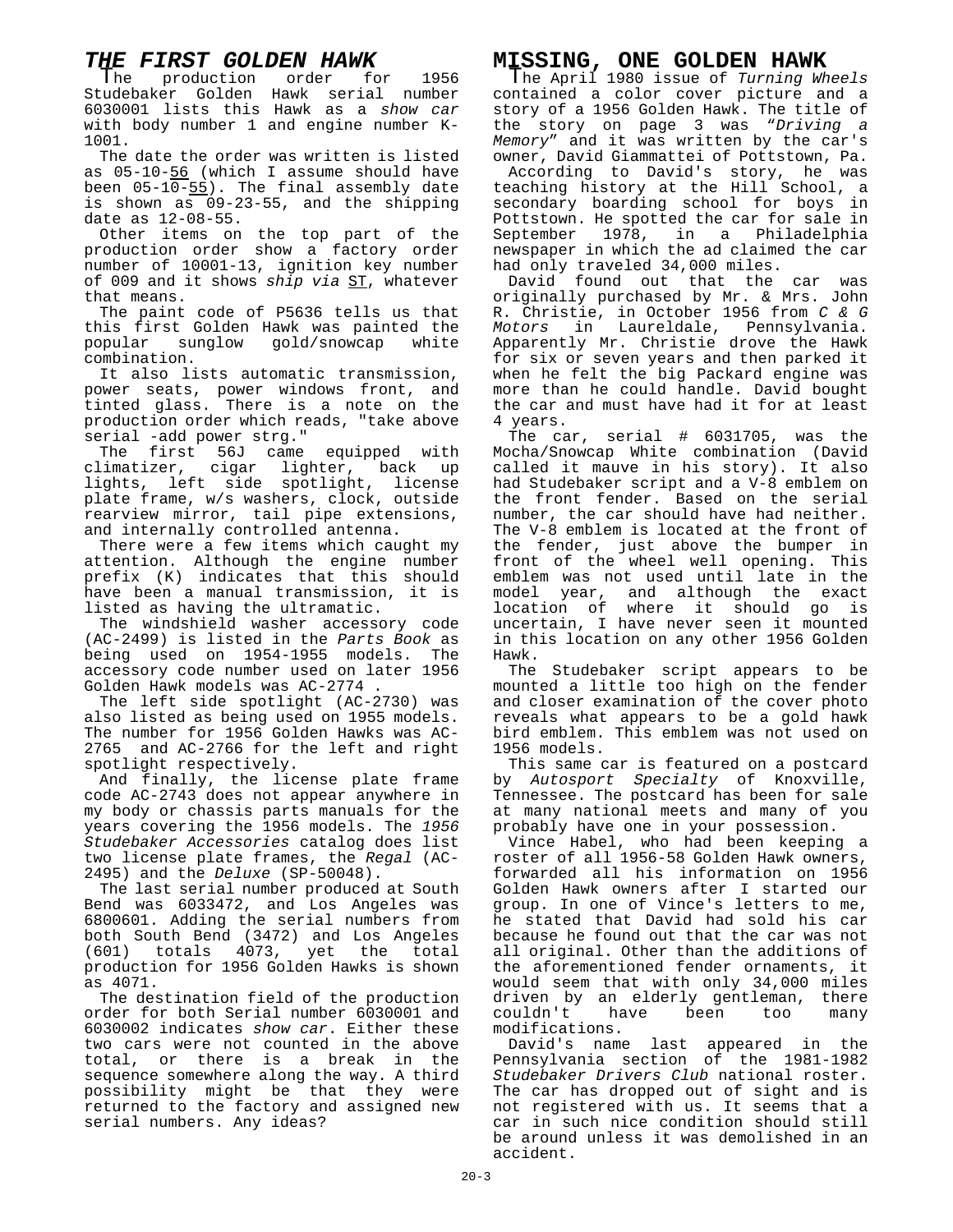Does anyone have a clue as to what happened to this car?

# **DISCOVERED, ONE GOLDEN HAWK**

In going through my records, I discovered that member # 53, Robert Washington of Ballston Lake, New York, is the owner of serial # 6030469.

What is significant about this particular car, is that it is the first one to have the new *tri-level* paint



scheme. Along with this new paint scheme, Code P5636 Sunglow Gold/Snowcap White, came a new "Check Mark *V*" molding and a new rear quarter stainless molding at the base of the fin running from the check mark to the tail light.

Prior to this serial #, the<br>original style original paint scheme was used. This style had a painted molding on the



**ORIGINAL PAINT SCHEME**

rear quarter panel and the "Check Mark *V*" molding had a smaller cut-out at the rear where the painted molding fit in.

There is nothing significant on the production order for this car. No notes indicate that this car was to be painted in a different style. The production order for serial # 6030468 also shows no special indicators.

## **ALMOST FOUND, 1 GOLDEN HAWK**

In 1992, someone from Texas named Gene called to say he owned a 1956 Studebaker Golden Hawk, serial # 6031897. This car was one of those listed in the December 1973 issue of *Turning Wheels*. The list was submitted by Vince Habel of Columbia, Pa. As mentioned earlier, Vince was the keeper of the 1956-58 Golden Hawk roster at that time.

I have been trying to track down the 19 cars that were on that list. Gene said he would write and send pictures, but he never followed up on that promise. Since I have no address or last name, I have no way of getting in touch with him.

This car was owned, at the time list was published, by Jimmy Bowman of Abilene, Texas. The 1992-1993 *Studebaker Drivers Club* roster lists three members named Gene (Carey, Peiter, and Van Horn) and one named Eugene Langkup.

Does anyone in Texas know of someone named Gene who owns this 1956 Golden Hawk?

**NOTED, EARLIEST GOLDEN HAWK** Looking through the production orders for 1956 Golden Hawks last year, I found that the first regular production American car was serial # 6030027. Serial #s 6030001 and 6030002 were designated as *Show Cars*.

The next 24 cars (6030003 - 6030026) were send to Brussels, Belgium. I hope to do an article on this group some day.

This leaves serial 6030027 as the first production 1956 Golden Hawk for domestic distribution. No one in our group has this car, but member Billy Green of Loganville, Georgia does own serial # 6030028.

When Billy joined our group, he listed the car as a parts car, so its future is not certain at this time. The production order shows that this car was painted the (P5639) Yellowstone/Midnight Black two tone. Options included rear speaker,<br>automatic tune radio, internally automatic tune radio, internally<br>controlled antenna, climatizer, antenna, climatizer, windshield washers, and front seat belts.

This car's final assembly date was 10- 28-55 and was shipped on 11-12-55. Someone probably had a nice Thanksgiving that year.

*SERVICE BULLETINS* (From *Small World Press)* You can still order Service Bulletins from *Small World Press*, 300 North Railway Street, Dundas, Mn. 55019, 507-645-7570. They also produce reprints of parts catalogs, shop manuals, and owner's manuals. The following is taken from their catalog.

*The service bulletin was a factory for dealers. regularly-although the interval varied over the years-and containing, in addition to service and technical information, articles on financial management, marketing, classified ads, and general public relations. Any given issue is likely to contain articles covering all models in several years, so there is no way to offer "the issues which cover my car". Usually, the articles which might concern your model begin to appear the previous fall and are mostly in your year, with a fair number the following year. Later than that, the articles you might want are probably too scattered to justify buying a whole year's worth. We list them by calendar year except where there is a clear line between model years. You can buy individual issues on a per-page basis. If you know which issues you want.*

*Note the indexes, which cross-reference articles by topic and model application.*

*In our view, the service bulletins are mostly a nostalgia item; we make them available because we think everything should be available. However, if they happen to hit a problem your car has, which isn't covered anywhere else, then they are undoubtedly worth it.*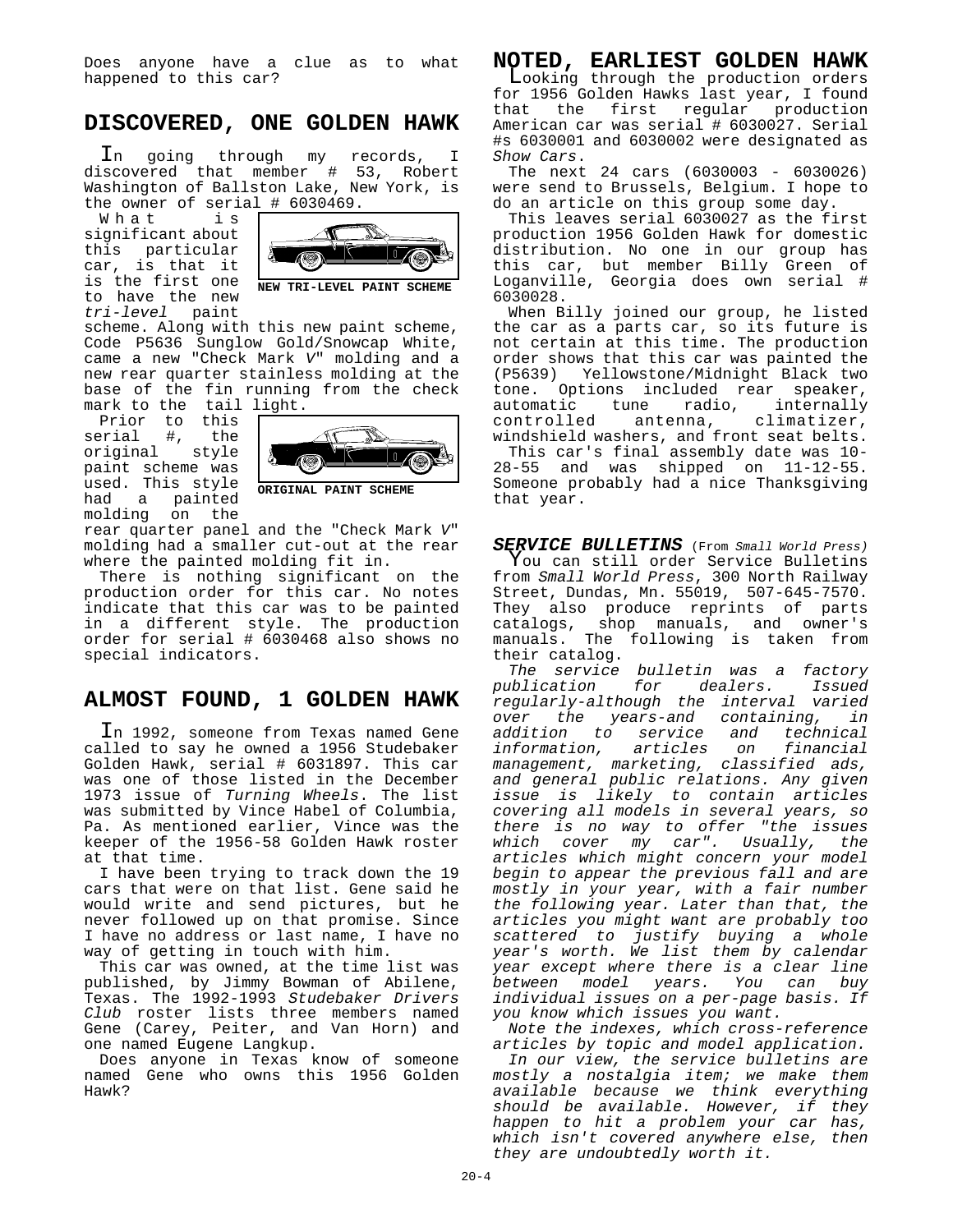Service bulletins which may pertain to the 1956 Golden Hawk are contained in the bulletins listed below.

| MODEL YEAR | <b>NUMBERS</b> | PAGES | PRICE   |
|------------|----------------|-------|---------|
| 1956       | $310 - 317$    | 56    | \$8.00  |
| 1957       | $318 - 328$    | 84    | \$10.00 |
| 1958       | $329 - 341$    | 112   | \$13.00 |
| 1959       | $342 - 350$    | 86    | \$11.00 |
| 1960       | $351 - 358$    | 50    | \$7.00  |
| 1961       | $359 - 364$    | 56    | \$7.00  |
| 1962       | $365 - 368$    | 48    | \$7.00  |

Also available are 1955-56 Twin Ultramatic Color Charts, 40 pages for \$20.00

### **CAR TUNES**

If your AC-2747 "*Stratoline" Automatic Tuning* radio isn't working, check the setting of the speaker control knob before you pull the radio out and send it off to have it repaired. Make sure that your speaker control knob isn't set on the rear speaker setting. The Speaker control knob is located on the right side of the radio and it is the chrome circle knob behind the black tuning control knob.



KNOB SWITCH KNOB

It has three setting for front speaker, rear speaker, and both. If it is set to the rear speaker, *and your car doesn't have a rear seat speaker (or if it doesn't work)* then the radio won't play. This knob is supposedly locked unless a rear seat speaker has been installed, but after 38 years, anything goes.

If you want to install a rear seat speaker, there is a jack located on the right side of the radio (behind the dashboard). The jack will take an *RCA* type plug. That plug and about 15 feet of wire run along the sill plate and into the trunk will put you in business.

You can buy a good speaker from *Radio Shack*. Catalog No. 40-1261C is a 5" x 7" speaker which will bolt right up to the existing holes in your car's rear package shelf. You will also need a speaker cover of the same size. This can be purchased from *Studebaker Of California,* 1400 Santa Fe, Long Beach, California 90813.

There is already a speaker cut out on the rear package shelf which you can knock out. Then cut a matching hole in the cardboard which covers the rear package shelf.

Mount the grill and speaker, connect the wires, tune in your favorite oldies station, and STANDBY, YOU'RE ON THE AIR.

# *REGISTER/REGISTRY*

Our newsletter's name was changed from *Hawkeye* to *56J ONLY* because the latter more accurately reflects its contents and purpose.

Our club has also gone through a few name changes for the same reasons. Currently we are known as the *1956 Studebaker Golden Hawk Owners Register*. Many people insist on using the word *Registry* in place of *Register*.

When I decided on *Register*, I did so after checking my handy dictionary to see how the two words differed.

A *register* is basically a record or list of events, items, etc. Our club qualifies, as I do maintain a record, or list, of owners and their cars.

The definition given in my dictionary for *Registry* is 1. registration, 2. an office where registers are kept, 3. a register.

It seems that either word would be correct. It simply depends on the image a person or organization wants to project. In our case, it probably depends on just how big my own ego can get.

A Rolls Royce group would be obligated to be called the *Rolls Royce Owners Registry*. *Register* is too common, almost barbaric. Also, only the DuPont *Registry* would work.

To me, Studebaker and *Registry* together a bit arrogant, bombastic, snobbish, pompous, and pretentious (sorry, I got lost in the dictionary, I call it *Webster's Loop*).

Lately, the word, *oxymoron*, has come into vogue. Defined: a figure of speech in which opposite or contradictory ideas or terms are combined (e.g., sweet sorrow, thunderous silence, instant<br>legend, and I might add restored and I might add *restored original*).

Although contradictory, they sound correct when we hear them. The phrase *Studebaker Registry* probably doesn't qualify as an *oxymoron*, but it still strikes me as a bit contradictory. *Studebaker Register* just sounds better to my ears. I suppose I could learn to become numb to seeing *Studebaker* and *Registry* used together.

But it won't happen here.

# **ITEMS FROM SERVICE BULLETIN 317**

#### **ENGINE NUMBERS AND IDENTIFICATION - 56J MODEL**

Please refer to the front inside cover of the 1956 Shop Manual. At the bottom of<br>the page under, "Starting Engine under, "Starting Numbers", the note under 56J should read as follows: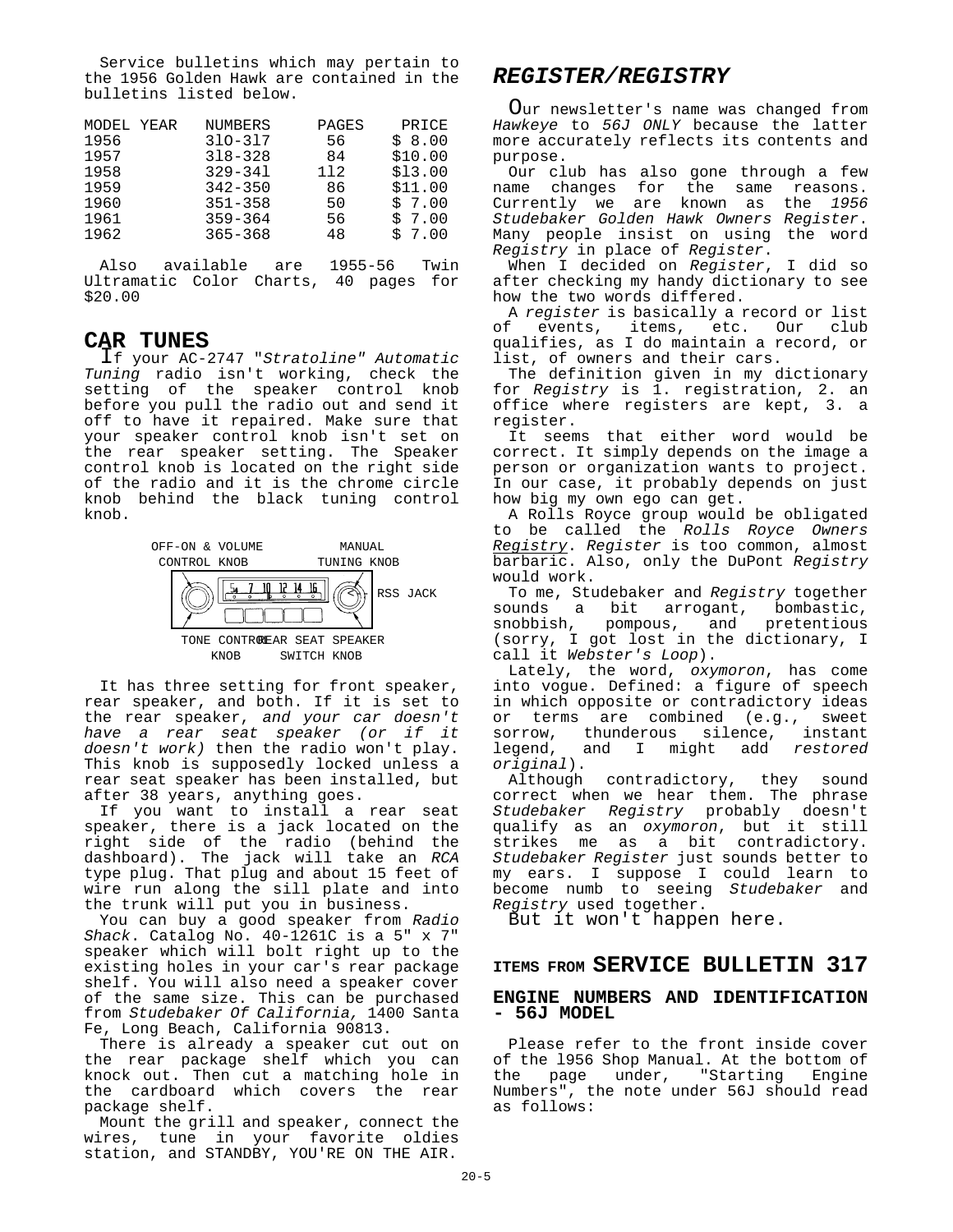Regardless of where the car is produced, models with overdrive, the starting engine number is K-1001; with Ultramatic the starting engine number is S-1001.

The engine numbers as now given in the Shop Manual are incorrect.

#### **STARTER MOTOR PINION ADJUSTMENT - 56J MODELS**

*Please record this article on the Service Bulletin Reference page at the end of the electrical section of your 1956 Passenger Car Shop Manual.*

 Whenever the starter motor has been disassembled or the solenoid replaced on a 56J model, check the starter motor pinion clearance.

Correct clearance is necessary to obtain switch contact at the proper time in relation to the pinion engagement with the flywheel. Insufficient clearance will prevent the switch from closing properly and result in burned contacts. Too much clearance will cause the pinion to hold in mesh with the flywheel and prevent the switch contacts from opening if the engine fails to start. Improper clearance will also cause excessive wear on the pinion and flywheel teeth.

To check the clearance, use a screw driver and press the solenoid plunger (not the shift fork) inward until the<br>plunger bottoms, then measure the plunger bottoms, then measure clearance between the end of the pinion and the stop on the armature shaft. It should be 5/64" to 1/8". Adjust, by first removing the link pin and then screwing the link in or out as required.

#### **INTAKE VALVE SPRING REPAIRS - 56J MODELS**

*Please record this article on the Service Bulletin Reference page at the end of the engine section of your 1956 Passenger Car Shop Manual.*

There have been some reports that the intake valve spring retainers on the 56J engine had broken or were damaged when the car was driven at extremely high speeds for extended periods. Therefore, a new hardened spring retainer has been released and entered production with Engine No K-1638 on cars equipped with overdrive and with Engine No S-4063 on cars equipped with Ultramatic Transmission

The new Intake Valve Spring Retainer, Part No 6492077 is available at your Parts Depots.

Where inspection reveals that one or more retainers are damaged or broken, it is recommended that a complete set of new retainers be installed.



#### **FROM THE MAILBAG**

(Letters are edited as required.)

#### *JEAN THOMPSON*

September 6, 1994

Thank you so much for all your help at<br>the SDC International Meet in the *SDC International Meet* in Minneapolis. I never could have gotten through it without your help!

I'm pretty sure your one letter about being obsessed about the car referred to me. Oh well, I have no other bad habits! A special thanks also to your wife Anita, who put up with all those late night calls on what color this or that was. It does sound a little obsessive doesn't it?

It was good meeting both of you. The car is just fine and I sure am proud of it. I'm sure I would not have placed as high as I did without all the information you so generously gave me. I've talked to you so often, it was fun having a face to place with the voice.

One thing I truly believe is that if everyone took as much interest and put as much time into these cars as you do, a lot more people would have a lot better, more accurate, and historically correct cars.

It was a lot of work, money, and sleuthing to get this thing together and you were a great help.

(NOTE: Thanks for the kind words, Jean. The fact remains that no matter where the parts or information came from, you were the architect behind the project, did all the work, and deserve all the credit for your first place award.)

#### *BRENT HAGEN PORTLAND, OREGON* September, 17 1994

I found more fan blade information in Service Bulletin #316, pg 2 (I just used your index in the back of your *1956 Studebaker Golden Hawk parts catalog!*). I have never seen the replacement fan blade #1542138-P with 8 rivets instead of 4 and made of heavier gauge steel. Supposedly, 56J models after serial #6033140 have it. Can anyone verify this? What about LA cars?

The leather hood hold down belts are starting to catch on here. Six Hawks sport them, including 3 56J models. Save those hoods! I am going to have more made up. Still \$25.00.

Concerning the transmission belch on start up where the fluid belches out the filler tube, my transmission repair man says my transmission was missing the breather. He tapped a hole on top of my transmission rear housing and installed one. According to him, this could be part of the belch problem.

By the way, my car is still in his shop.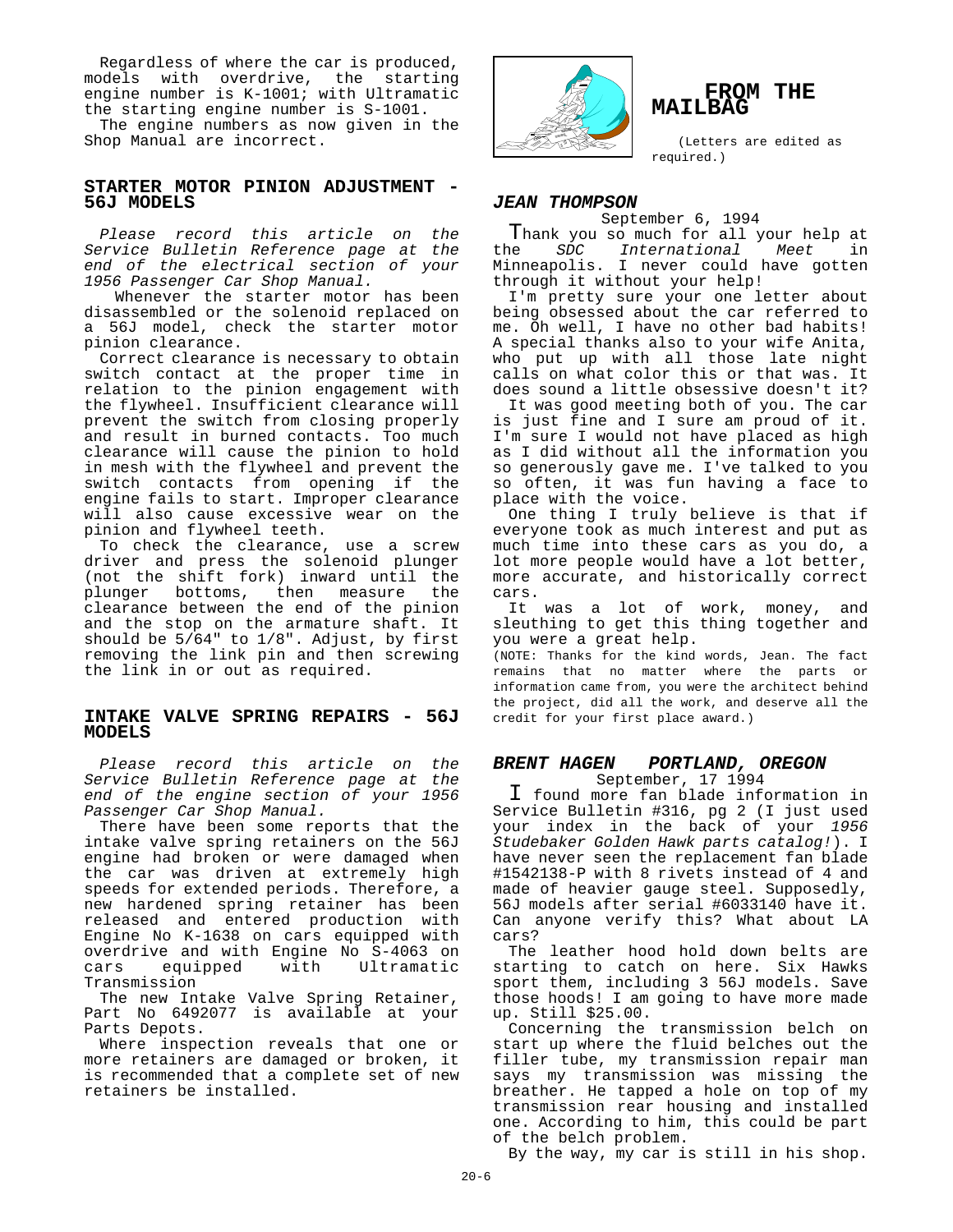I guess my transmission is a nightmare. It looks like it is half 1955 and half 1956. He

said he has never seen anything like it in over 30 years. I guess he is going to try and convert it back to 1956.

Portland, Oregon may well turn out to be the "Golden Hawk capital of the world." I now know of 12 Golden Hawks personally. I am trying to track down at least 6 more rumored to be in the area.

Speaking of decals (oil bath), I copied the info line for line off a NOS 56J air cleaner I bought from *Packard Farm* a few years back. Like you say, it is different from all 5 of the ones for sale through *Studebaker of California* and others.

(NOTE: I bought a NOS oil bath from *Packard Farm* a few years ago also. The decal on that unit was exactly like the one described by Bob Dietzler in the last issue.)

#### *DOUG JACKMAN MUSCATINE, IOWA*

December 1, 1994

I'm sorry it's taken SO long to write. I was waiting for the *Newman & Altman* production order so I could send you a copy, and when it arrived it was for the wrong car - 6030698 instead of my 6030398. I have now received the correct one so have enclosed copies of both.

Thanks so much for the back issues of *56J ONLY* - absolutely astounding the information they contain. Although I'm somewhat of an old hand at auto<br>restorations, this is the first restorations, Studebaker I've owned, so the information provided by your newsletter (and its contributors) is invaluable.

I've enclosed a check for the decal set minus the oil filter decal you already sent plus a small contribution for postage. I've also enclosed a couple of photographs: a) my original oil filter decal is approximately 80% complete and differs from the one you sent mainly in size, and b) my power steering pump top lettering is somewhat complete and may be of interest to someone. (NOTE: I couldn't reproduce the picture here. If you are interested, you might contact Doug.)

I've also purchased a NOS oil bath air cleaner with decal in place. A photo of that is still in the camera and will be sent to you as the film is developed (I take lots of pictures).

I'd appreciate your spreading the word via *56J ONLY* that I do need a set of stock valve covers. As I've mentioned in earlier correspondence, mine have been dimpled for rocker arm clearance - some previous owner had at some time installed a racing cam with solid lifters ("Iskenderian Full Revmaster E4") which apparently necessitated the dimpling. Although it's in excellent shape, I do believe I'll return everything to South Bend specs, as 275 hp is plenty for this old farm boy.

Restoration continues . . . the O/D

trans is done, but I've been unable to locate the rear O/D seal - the Victor 47441/National 417538 cited on Pg. 2 of the 8/26/91 *56 ONLY* is way too big (??) Also, the National

472924 front cover seal mentioned in Jimmy Facklam's letter in the Feb. 1990 issue was quite a bit too small for my front cover. At any rate, the engine is going back together now with everything new. So far, no surprises. There is a lot of iron in that old Packard block.

Will close now, repeating my thanks for the back issues, and looking forward to future correspondence.

(NOTE: Doug sent a subsequent letter on December 8 with additional information.)

I'm sending another letter your way so quickly for fear that I'll miss the next issue of *56J Only* - I've got another item or two that I'll be needing.

You may recall from my last letter that the valve train of my engine had at some time been modified, and that I was replacing the aftermarket cam and lifters with NOS 352 Packard units. Upon further engine assembly I discovered that the rocker arms are also not stock, and will not work with the now-stock hydraulic lifters. I'm assuming that my pushrods are stock -they're about 9-11/16" long. Anybody know if that's correct? At any rate, I know the rockers are incorrect as there are no left and right ones they're all straight, and there's way too much gap between the rocker arm and the pushrod to be taken up by any adjustment. So . . . . I need 8 each right and left rocker arms, and would greatly appreciate your putting out the word through the newsletter.

Engine and transmission are now done (save for the above mentioned), and pictures will be forthcoming. Body work starts this weekend - the front pillar support crossmember is in particularly sad condition, which I suspect is typical for a car that sat out in the "toolies" for as long as mine did. It is nice that it unbolts from the frame -- if anybody has a decent used one, I'd sure appreciate hearing from them (Illustration Number 1501-17, Part Number 1539043 . . . . from your very excellent Parts Book).

#### **HERE WE GROW AGAIN**

Please update your rosters as we welcome the following members. (NOTE: Due to our infrequent printing schedule, I have lost contact with several members who have moved and their post office forwarding order has expired. If you move, please remember me when you send out your change of address forms.)

191 John Turner P.O. Box 658

- Welches, Oregon 97067-0658 503-622-3855 192 Jerry Senn W. 915 Rolland
- Spokane, Washington 99218 509-466-9407 193 Don Bice P.O. Box 312
	- Milford, Indiana 46542 219-658-4709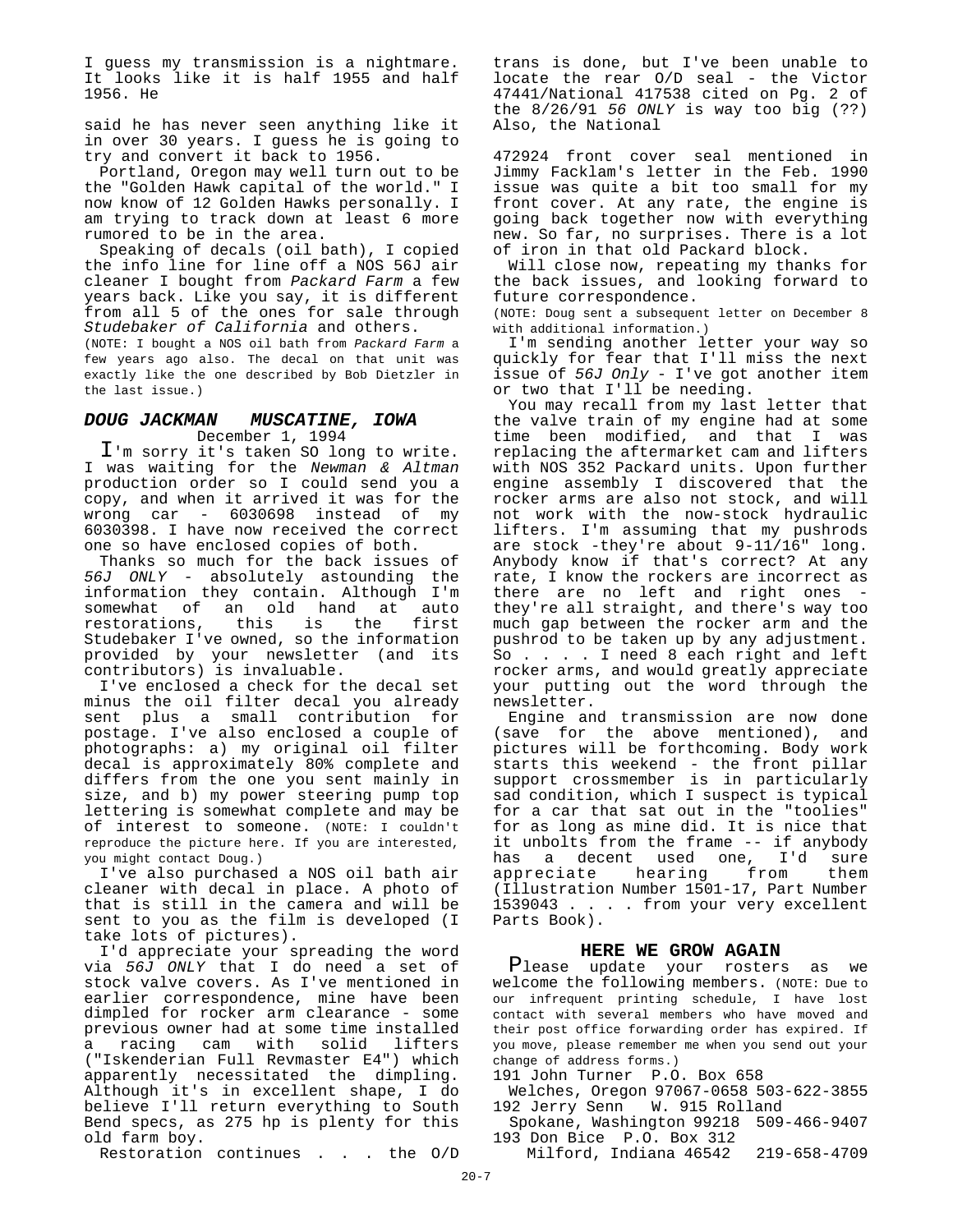- 194 Harry K. Moseley RFD #7 Box 1175 Baxley, Georgia
- 195 Douglas Jackman 2107 5th Avenue Muscatine, Iowa 52761 196 Stanley Krohn 3407 Fauntleroy Ave.
- Seattle, Washington 98126 206-938-8204 197 Keith Dodson 1900 Mockingbird
- Altus, Oklahoma 73521 405-482-0177 198 Robert Kapteyn 108 Bissel St.
	- Joliet, Illinois 60432 815-726-1500



**1956 GOLDEN HAWK**; very early production (#19, LA built); 374 CID, dual quad, 310 HP, ultramatic, ps, pb, p-seat, tt, www, wire wheel covers; many NOS goodies and extra parts, black over red; partially restored, overall #3 condition, very strong runner, includes good used 352 engine parts complete less block, call or write for extensive detail sheet and photos.<br>Dennis Larkins, 4826 Rosemont Ave.

La Crescenta, Ca. 91214, 818-957-8086.

**1956 Golden Hawk** 3 sp/od, 374 CID Packard V-8, red/white, \$8900. Bob Lehman 8940 Parkland Dr El Paso, Texas 79925 Tel. 915-591-4020

**1956 SKY HAWK** parts car with Golden Hawk fins and check mark moldings. Car is complete except for the engine. It has all glass and trim and has a 289' crank, \$300 or I will trade for any 1912-1914 era Flanders literature. Nick Uhl, Oak Hill Recycling Center, 131 So. U.S. #1, P.O. Box 439, Oak Hill, Florida 32759, 904-345-3049.

Leather hood hold down belts Save those hoods! Still \$25.00. Transmission dip stick gaskets, free with SASE. Brent Hagen 6220 S. E. 55th Portland, Oregon 97206-6800 503-771-0604



**11x14 prints** of 1956 Golden Hawk, along with  $1926$ , 2-1952's with Laurel & Hardy and Our Gang, 1934 with Newman Altman - Standard Surplus in background, 1952 R Series trucks, 1957 GH, 1963 Avanti, 1953 Commander hardtop, 1929 President. 10 of one print or 10 different at \$19.00. (includes shipping) Richard Quinn 20026 S. Wolf Road Mokena, Il. 60448

**1956 STUDEBAKER GOLDEN HAWK PARTS CATALOG.** Taken from the 1953-58 Parts and the 1955-<br>58 Chassis Parts Chassis Parts<br>logs, Catalog Catalogs, contains only 1956 Golden Hawk parts<br>and illustrations. illustrations.<br>pages of 320 pages specifications, illustrations, parts lists, alphabetic<br>index, numeric numeric index, plus separate lists for service



bulletins, utility items, and accessory codes. The complete catalog is 3 hole punched and comes in a loose leaf folder with a color cover insert \$25.00.

 also **DECALS Oil Bath** I'm working on it.  $\frac{1}{2}$ . Oil filler Cap, black w/buff ea. **Oil filter**, red/black/gold \$ 4.50 ea. **W/Washer Motor**, blue/chrome \$ 4.00 ea. **Valve cover**, red/yellow (2 rqd) \$16.00 pr. **[Complete set (5 decals) \$24.00]**

 also **PATCH** 4-1/2" x 2-1/2" *1956 STUDEBAKER GOLDEN HAWK OWNERS*  $REGISTER$ . official patch of our club. Can be sewn or glued to a cap or shirt. Red on



white background. \$3.50 + SASE. *Please include a SASE with your order,*

*(unless you order valve cover decals or a catalog)*.

Frank Ambrogio 1025 Nodding Pines Way Casselberry, Florida 32707

**NEW & USED** Studebaker & Packard parts. Mechanical, electrical, & trim. Large stock of Packard engine/transmission parts. Stephen Allen's Auto, 529 N. W. 58th Street, Gainesville, Florida 32607, 904- 454-7200, 800-532-1236 (orders only please)

#### *WANTED*

**T-85 transmission**, bell housing, and flywheel. Dwayne Jacobson, 2933 Ellis St. Stevens Point, Wi. 54481, 715-341- 7671.

Long time Studebaker owner wants a #1-2 rust free car 56J 3 speed/OD, prefer 374" Caribbean w/2-4 bbls. Pay a fair cash price and promise to give your pride and joy a good home and regular exercise. Jack Vines, 3227 East 28th Avenue, Spokane, Wa 99223, 509-535-8610.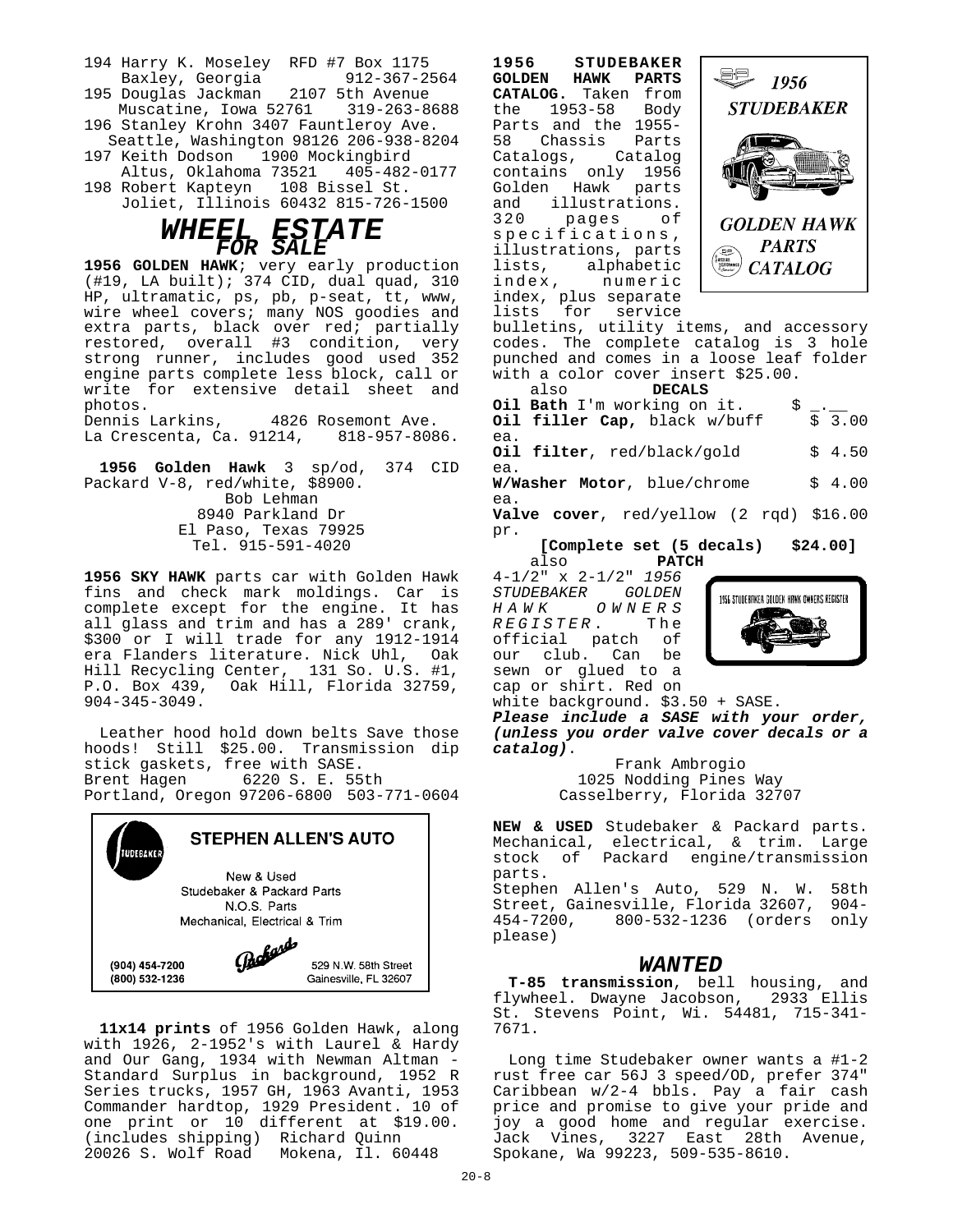#### **603O001**

# 000 UNKNOWN

| $AC-2499$   | WINDSHIELD WASHER                                      |
|-------------|--------------------------------------------------------|
| AC-2688     | ANTENNA KIT,, INTERNALLY CONTROLLED                    |
| AC-2728     | MIRROR, SUPER-VUE OUTSIDE (FOR RIGHT OR LEFT SIDE)     |
| Ac-2730     | SPOTLIGHT-LEFT SIDE                                    |
| $AC - 2743$ | LICENSE PLATE FRAME                                    |
| AC-2747     | RADIO, -STRATOLINE- AUTOMATIC TUNING - C-K             |
| AC-2750     | CIGAR LIGHTER COMPLETE                                 |
| AC-2754     | DEFLECTOR, OUTLET PIPE (incls. screw) C-K              |
| AC-2756     | CLOCK KIT, ELECTRIC                                    |
| AC-2762     | BACK-UP LAMP KIT - C-K-D                               |
| AC-2769     | CLIMATIZER AND DEFROSTER KIT W/HEATING UNITS C-K (USA) |

 $\mathcal{A}^{\pm}$ 

NOTES: Car is shown with an engine number of K-1001, yet has an automatic transmission. K, engine numbers were supposed to be for 3 speed/overdrive cars.

AC-2499 (windshield washer), was used on 1954-1955 models, the number was (AC-2774 WASHER KIT, WINDSHIELD - LHC) on later 1956 Golden Hawk models

AC-2730 (spotlight) was used on 1955 models, the number was (Ac-2765 SPOTLIGHT ASSEMBLY, LEFT and AC-2766 SPOTLIGHT ASSEMBLY, RIGHT) on 1956 Golden Hawk models

 AC-2743 (license plate frame) does not appear in the body or chassis parts manuals for the years covering the 1956 models.

|                | DATE TO SHIP                      |         |                         | <b>DATE WRITTEN</b> |     | <b>SALES</b>                                     | <b>ITEM</b> | <b>QUAN.</b>     | INST.             | LINE NO.                                           |                             |                                    |
|----------------|-----------------------------------|---------|-------------------------|---------------------|-----|--------------------------------------------------|-------------|------------------|-------------------|----------------------------------------------------|-----------------------------|------------------------------------|
| MO.            | <b>DAY</b>                        | YR.     | MO.                     | DAY                 | YR. | ORDER NO.                                        |             |                  | <b>BOOK</b>       |                                                    | <b>FACTORY</b><br>ORDER NO. | SERÍAL NO.                         |
|                |                                   |         |                         |                     |     |                                                  |             |                  |                   |                                                    |                             |                                    |
|                |                                   |         | 051                     | 101                 | 56  |                                                  |             |                  |                   |                                                    | 10001-13                    |                                    |
| BODY NO.       |                                   |         |                         |                     |     | <b>IGN KEY NUMBER</b>                            |             | TRUNK KEY NO.    | [FINAL ASSY, DATE |                                                    | <b>ENGINE NUMBER</b>        | 6030001                            |
|                |                                   |         |                         |                     |     | 009                                              |             |                  |                   | 09/23/55                                           | K-1001                      |                                    |
|                | <b>DESTINATION</b>                |         |                         |                     |     |                                                  |             |                  |                   | <b>REGION CODE</b>                                 | DATE SHIPPED                |                                    |
|                | SHOW CAR                          |         |                         |                     |     |                                                  |             |                  |                   |                                                    | 12/08/55                    |                                    |
|                | <b>SHIP VIA</b>                   |         |                         |                     |     |                                                  |             |                  |                   | <b>SHIPPER NUMBER</b>                              |                             |                                    |
|                |                                   | ST      |                         |                     |     |                                                  |             |                  |                   |                                                    |                             |                                    |
|                | DESCRIPTION OF UNIT AND EQUIPMENT |         |                         |                     |     |                                                  |             |                  |                   |                                                    |                             |                                    |
|                |                                   |         | MODEL 56J K7            |                     |     |                                                  |             |                  |                   |                                                    | AC 2747 RADIO AUTO TUNING   |                                    |
|                |                                   |         |                         |                     |     | PAINT P 5636 SUNGLOW SNOWCAP                     |             |                  |                   |                                                    |                             | TAKE ABOVE SERIAL -ADD POWER STRG. |
|                |                                   |         | TRIM T 8414 WC 343      |                     |     |                                                  |             |                  |                   |                                                    |                             |                                    |
|                |                                   |         | POWER SEATS             |                     |     |                                                  |             |                  |                   |                                                    |                             |                                    |
|                |                                   |         |                         |                     |     | POWER WINDOWS FRONT                              |             |                  |                   |                                                    |                             |                                    |
|                |                                   |         | TINTED GLASS            |                     |     |                                                  |             |                  |                   |                                                    |                             |                                    |
|                |                                   |         | ULTRA TRAN              |                     |     |                                                  |             |                  |                   |                                                    |                             |                                    |
|                |                                   |         | 710 X 15 4 WHT          |                     |     |                                                  |             |                  |                   |                                                    |                             |                                    |
|                |                                   |         |                         |                     |     | AC 2769 CLIMATIZER & DEFROSTER                   |             |                  |                   |                                                    |                             |                                    |
|                |                                   | AC 2750 |                         |                     |     | CIGAR LIGHTER                                    |             |                  |                   |                                                    |                             |                                    |
|                |                                   |         |                         |                     |     | AC 2762 BACKUP LIGHT KIT LESS SWIT.              |             |                  |                   |                                                    |                             |                                    |
|                |                                   |         |                         |                     |     | AC 2730 SPOTLIGHT-LEFT SIDE                      |             |                  |                   |                                                    |                             |                                    |
|                |                                   |         |                         |                     |     | XAC 2743 LICENSE PLATE FRAME                     |             |                  |                   |                                                    |                             |                                    |
|                | AC 2499 W/S<br>WASHER             |         |                         |                     |     |                                                  |             |                  |                   |                                                    |                             |                                    |
|                | DIR SIGN<br>AC 2756 ELEC. CLOCK   |         |                         |                     |     |                                                  |             |                  |                   |                                                    |                             |                                    |
|                |                                   | XAC2728 |                         | LR.                 |     | OUTSIDE                                          |             | REAR VIEW MIRROR |                   |                                                    |                             |                                    |
|                |                                   |         | XAC 2754 PR             |                     |     | TAIL PIPE EXTENSIONS                             |             |                  |                   |                                                    |                             |                                    |
|                |                                   |         | AC 2688 ANT.            |                     |     | INTERNALLY                                       | CONTROL     |                  |                   |                                                    |                             |                                    |
|                | W704                              |         | Distribute as required. |                     |     | <b>INSTRUCTIONS: Prepared by Car Order Dept.</b> |             | Studebaker       |                   | PASSENGER CAR PRODUCTION ORDER-FINAL ASSEMBLY LINE |                             | LINE SETTING FILE COF              |
| $\blacksquare$ | <b>56J ONLY</b>                   |         |                         |                     |     |                                                  |             |                  | Page 20-9         |                                                    |                             | 56J ONLY                           |